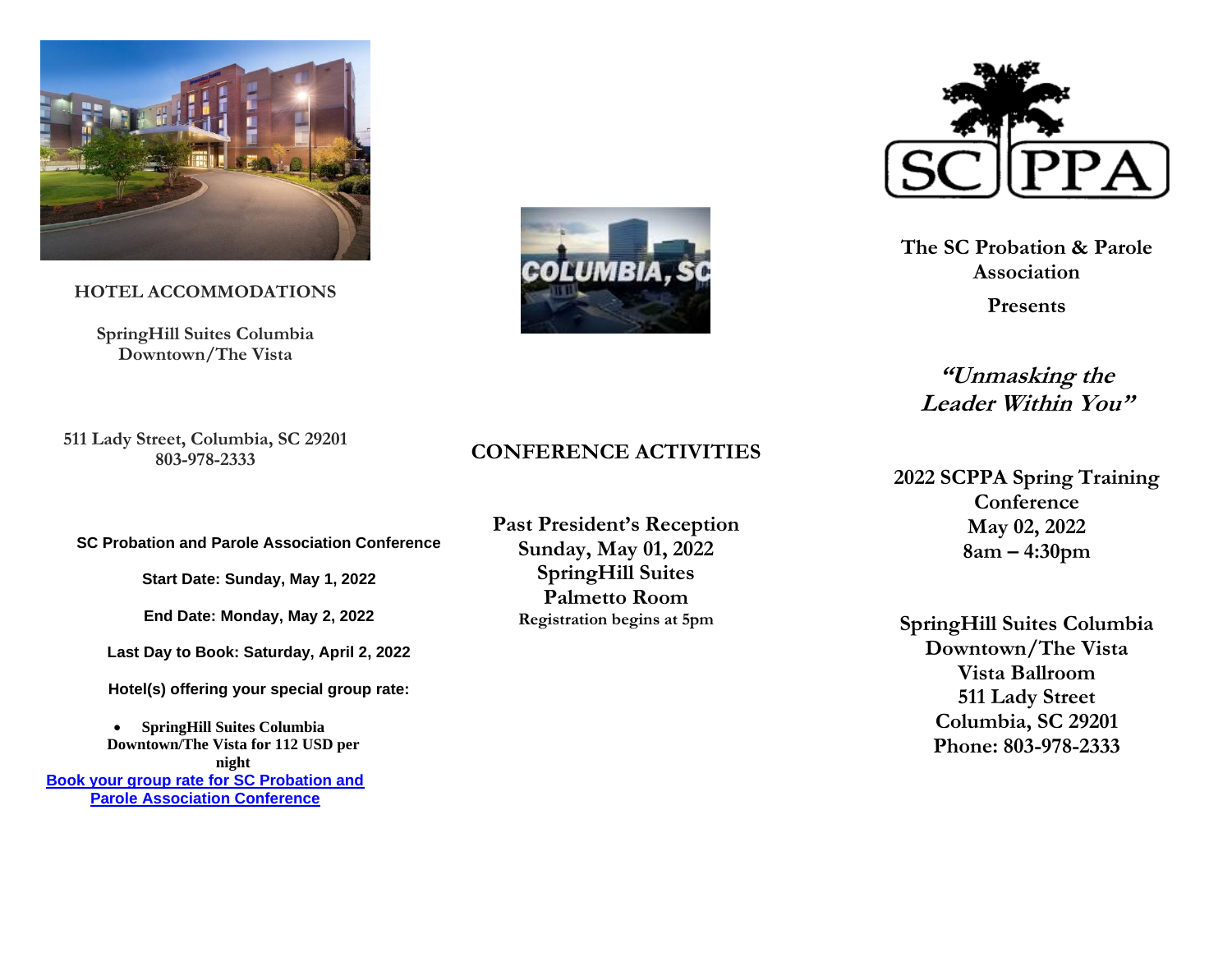## **CONFERENCE AGENDA (SUBJECT TO CHANGE)**

**Sunday, May 01, 2022**

**Registration Opens 5pm**

**Past-President Reception 6pm -11pm**



**Monday, May 02, 2022**

| $8:00$ am $-9:00$ am Registration         |                                                          |
|-------------------------------------------|----------------------------------------------------------|
|                                           | $9:00 \text{ am} - 9:30 \text{ am}$ Opening / Remarks    |
| 9:30 am $-$ 10:30 am Morning Session I    |                                                          |
| 10:30 am $-$ 10:40 am Break               |                                                          |
| $10:40$ am $-11:40$ am Morning Session II |                                                          |
| 11:40 $am - 1:00$ pm Lunch                |                                                          |
|                                           | $1:00 \text{ pm} - 2:00 \text{ pm}$ Afternoon Session I  |
| $2:00 \text{ pm} - 2:10 \text{ pm}$ Break |                                                          |
|                                           | $2:10 \text{ pm} - 3:20 \text{ pm}$ Afternoon Session II |

**3:20 pm – 3:30 pm Closing/Adjourn**

# Conference Registration Includes Lunch

#### **CONFERENCE TRAINING TOPICS**

**Jerry Adger, Director of South Carolina Department of Probation, Parole, and Pardon Services will provide a presentation on "Leadership".**

**Fran Halloran, Financial Advisor, will provide a presentation on "Getting on the road to financial freedom: Are you tired of living paycheck to paycheck".**

**Heather Pagan, will provide a presentation on "Human Trafficking: A Survivor's Story".**

**Angela Kelly, South Carolina Department of Juvenile Justice, will provide a presentation on "Cultivating Fairness, Dignity, and Respect".**

# **CONFERENCE** REGISTRATION

| Name:                 |  |
|-----------------------|--|
|                       |  |
| Job Title:            |  |
| Work Phone: $\qquad)$ |  |
| Email:                |  |

Type of Registration (Please check one)

Early Registration – Postmarked on or Before April 23, 2022

| Active SCPPA Member                | \$50.00 |
|------------------------------------|---------|
| Non-Member/Inactive Member \$60.00 |         |
| Students                           | \$25.00 |

Late Registration – Postmarked After April 24, 2022

Active Member \$55.00 \_\_\_ Non-Member/Inactive member \$65.00

Please return this form along with check made payable to **SCPPA** to:

> **2022 SCPPA Spring Conference P.O. Box 5435 Columbia, SC 29250**

Only **WRITTEN** requests for cancellation of registration will be honored if received by April 30, 2022. Registration for the conference can be completed online at www.SCPPA.net